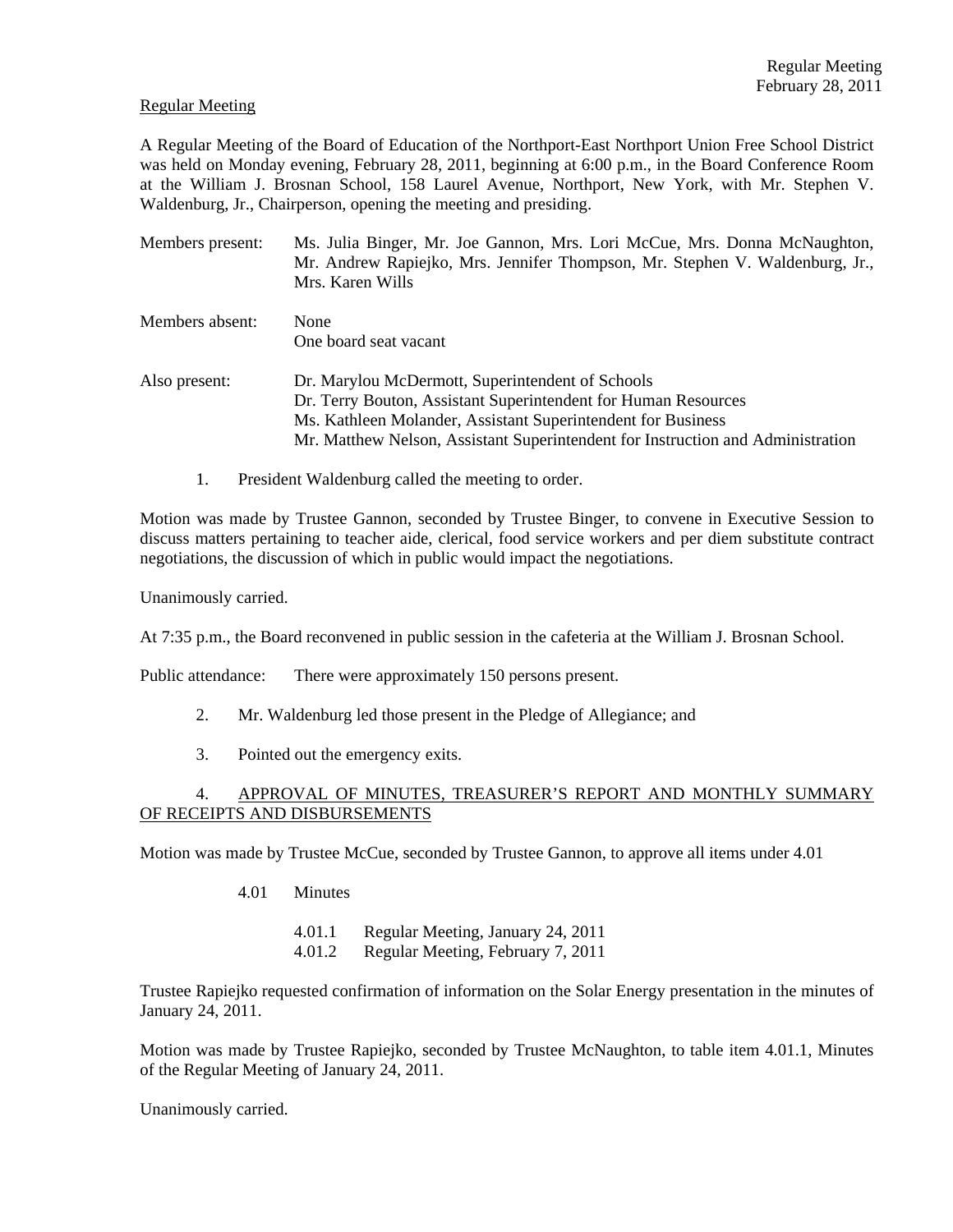Motion was made by Trustee McCue, seconded by Trustee Gannon, to approve item 4.01.2, Minutes of the Regular Meeting of February 7, 2011

Unanimously carried.

Motion was made by Trustee Wills, seconded by Trustee Thompson, to approve all items under 4.02

|                  | 4.02 | Treasurer's Report and Monthly Summary of Receipts and Disbursements: |                                                                                                                                   |  |
|------------------|------|-----------------------------------------------------------------------|-----------------------------------------------------------------------------------------------------------------------------------|--|
|                  |      | 4.02.1                                                                | Treasurer's Report for the period December 2, 2010 through December                                                               |  |
| 31, 2010<br>2011 |      | 4.02.2                                                                | Treasurer's Report for the period of January 1, 2011 through January 31,                                                          |  |
|                  |      | 4.02.3<br>4.02.4                                                      | Monthly Summary of Receipts and Disbursements for December 2010<br>Monthly Summary of Receipts and Disbursements for January 2011 |  |

Unanimously carried.

 4.03 For Information: Claims Auditor's Report for Warrants and Schedule of Claims for payments dated:

 December 2010 (Wire Transfer Report), December 15, 2010 (Accounts Payable Warrant), December 3, 2010 (Payroll Trust & Agency Warrant), December 30, 2010 (Accounts Payable Warrant), December 17, 2010 (Payroll Trust & Agency Warrant), December 30, 2010 (Payroll Trust & Agency Warrant), December 2010 (Claims Audit Report), January 2011 (Wire Transfer Report), January 15, 2011 (Accounts Payable Warrant), January 14, 2011 (Payroll Trust & Agency Warrant), January 30, 2011 (Accounts Payable Warrant), January 28, 2011 (Payroll Trust & Agency Warrant), January 2011 (Claims Audit Report)

#### 5. SPECIAL REPORTS/ANNOUNCEMENTS FROM THE SUPERINTENDENT

- 5.01 Review of Instructional Initiatives in the following areas:
	- 5.01.1 Art Education

Mr. Peter Falotico, Chairperson of Art, highlighted student achievements in art for the 2009-2010 school year stating that results at open and highly competitive art competitions were fantastic, and the College Board AP results were spectacular, with section averages in drawing of 4.50 and in 2D design of 4.58. Mr. Falotico stated that the 2010-2011 Art Initiatives are to: facilitate a community of student artists by expanding exhibition opportunities at the elementary, middle school and high school levels; construct and design interactive activities and resources using the *Moodle* content management system; develop differentiated learning experiences in art that accommodate students' levels of readiness, interest and learning styles; and create professional development opportunities which focus on enhancing techniques and skills in the fine arts, applied arts, and media arts.

President Waldenburg and Dr. McDermott thanked Mr. Falotico for his report and commended the staff and students in the art department.

#### 5.01.2 Technology Education

Mr. Robert McGrath, Chairperson of Science and Technology, stated that the 2010-2011 technology instructional initiatives are to: increase the use of the *Moodle* management system in formalizing curriculum in each of the Technology programs in grades 6-12; implement the Technology Department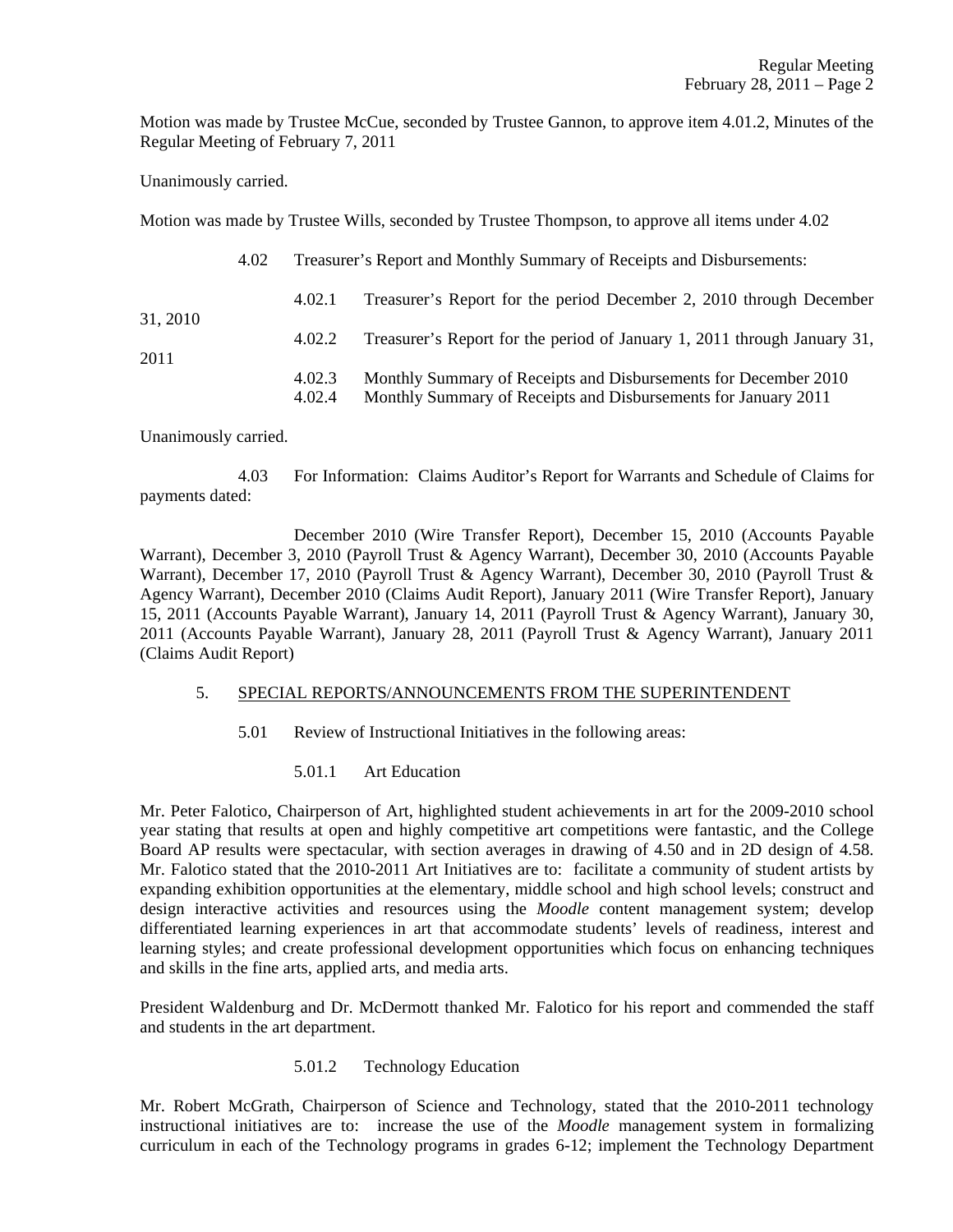Virtual Open House and on-line Technology Honor Society Forum; investigate the introduction of an Academy of Engineering program that merges with the well-established Academy of Information Technology; and begin coordination and implementation of Project Lead the Way's Gateway To Technology program at the middle school level. Mr. McGrath also noted the initiative of on-going departmental collaboration to develop effective methods of differentiating instruction and measuring students' academic growth.

President Waldenburg thanked Mr. McGrath for his very informative report.

 5.02 The President of the Board reviewed the upcoming Board of Education meetings of March  $7<sup>th</sup>$ , March  $21<sup>st</sup>$ , and March  $28<sup>th</sup>$ .

#### 6. COMMUNICATIONS

 6.01 Letter from Mrs. Joan Johnson, Clerk of Western Suffolk BOCES, received February 3, 2011, re: nominations for component boards of education which must be submitted by March 29, 2011.

## 7. PUBLIC PARTICIPATION

Name Comment

Karen Wills Thanked all the audience members for coming out to the Board meeting Board Trustee

Fred Trudwig **Asked if anyone was scrutinizing the BOCES** proposed budget and if Resident there was discussion of salary freezes this year.

Trustee McNaughton stated that she is attending the April  $7<sup>th</sup>$  BOCES meeting and has requested information on their budget and will have more information for the April  $28<sup>th</sup>$  BOCES vote. Mrs. McNaughton noted that the Board only votes on the administrative portion of the BOCES budget.

| Denise Summers Mumm | Requested that the board form committees for community members as            |
|---------------------|------------------------------------------------------------------------------|
| UTN-EN              | mentioned in the UTN-EN platform. Ms. Mumm also stated that she was          |
|                     | disappointed to see that administrators took a pay freeze this year and will |
|                     | get a 3.5% increase next year and the health care contribution will be       |
|                     | reduced.                                                                     |

Dr. McDermott stated that NASA was one of a few groups willing to open up their contract for the good of the district and that health care contributions are going up not down. Dr. McDermott stated she would get the correct information.

President Waldenburg requested that all budget related conversations be held until the next Board meeting which will begin the line by line budget review.

| Joe Sabia<br>Resident    | Requested that the Board not allow students to address the Board during<br>the budget hearing meetings but meet with them in an assembly to address<br>their questions.                       |
|--------------------------|-----------------------------------------------------------------------------------------------------------------------------------------------------------------------------------------------|
| Joann Loring<br>Resident | Stated that she was disappointed that the teachers were still without a<br>contract noting that they are professionals in the community with<br>advanced degrees and they deserve a contract. |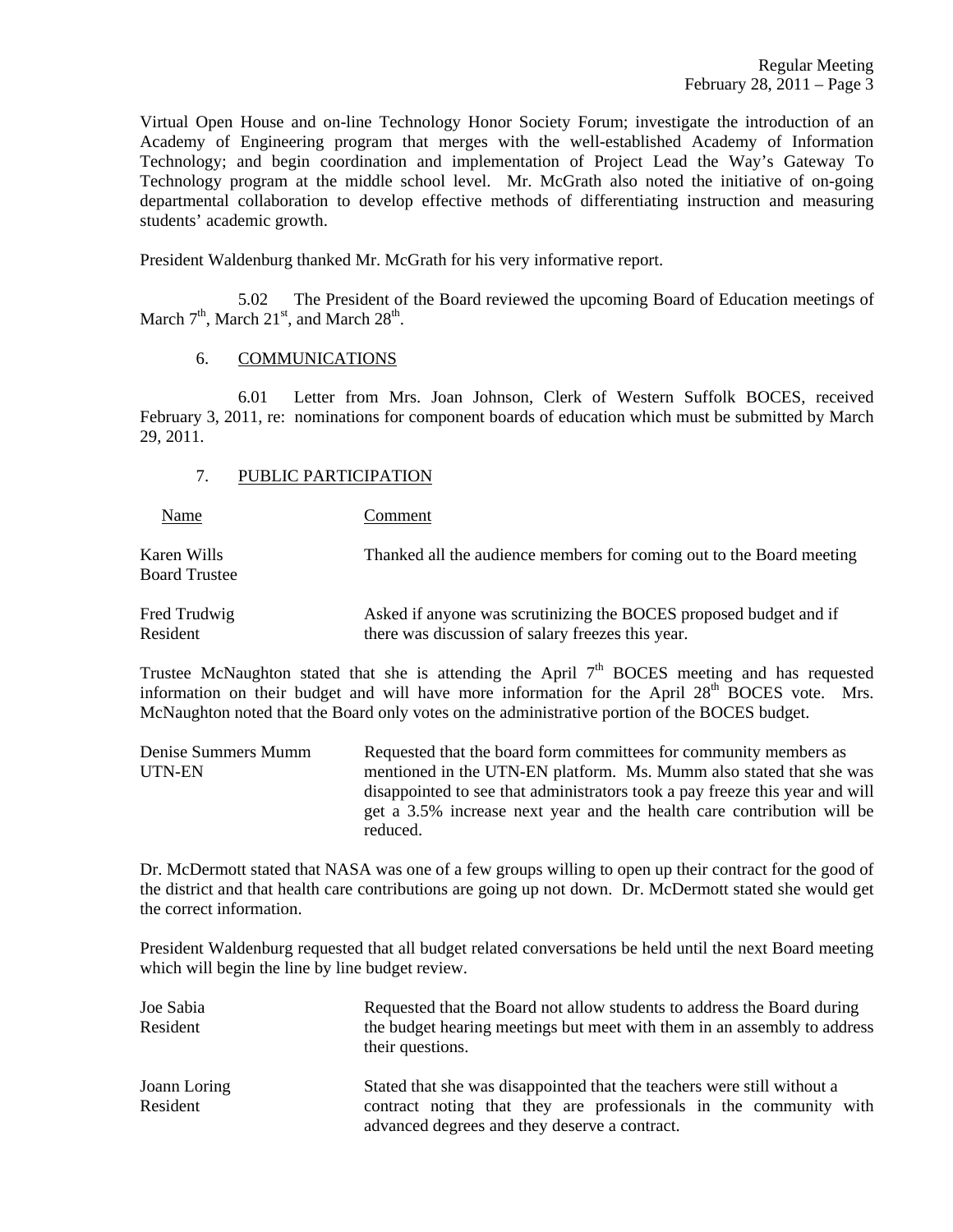Albert Prisco Stated that presenters should refer to the District as Northport-East Resident Northport, not just Northport. Mr. Prisco asked if anyone from the District attended a meeting with the Elwood School District to explore the possibility of a merger. Mr. Prisco stated that the Board should invite members of the surrounding Districts to a meeting to discuss and explore a merger.

President Waldenburg stated that the Board only received an exploratory letter from Elwood School **District** 

| Joe Stewart | Inquired about the status of UTN negotiations. |
|-------------|------------------------------------------------|
| Resident    |                                                |

President Waldenburg stated that both sides declared an impasse and the first mediation session is set up for March  $14<sup>th</sup>$ .

Nina Dorata Stated that she recalled Superintendent Scordo sending a letter to Resident surrounding communities entertaining the thought of a merger and asked why the District has not responded.

Superintendent McDermott stated that she did call Superintendent Scordo at the direction of the Board president to follow-up on the letter.

Motion was made by Trustee Wills, seconded by Trustee Gannon, to approve all items under 8.0 and 9.0, including Supplemental 8.01.1 (Schedule A #21)

## 8. SUPERINTENDENT'S REPORT, GENERAL - FOR BOARD ACTION

 8.01 Personnel Schedules, each dated February 28, 2011, and each attached and made part of the official minutes:

|                               | 8.01.1 Schedule A - Certified Staff (including Supplemental A #21) |
|-------------------------------|--------------------------------------------------------------------|
|                               | 8.01.2 Schedule B - Non-Instructional Staff                        |
|                               | 8.01.3 Schedule C - Salary Transfers                               |
| 8.01.4 Schedule D - Extra Pay |                                                                    |
| 8.01.5 Schedule K - PDC NASA  |                                                                    |
| 8.01.6 Schedule L - PDC UTN   |                                                                    |

 8.02 Authorizing the administration to survey the community to determine the extent of need for a school breakfast program for the 2011-2012 school year

## 9. SUPERINTENDENT'S REPORT, FINANCIAL - FOR BOARD ACTION

9.01 Approving the following resolution:

 "BE IT RESOLVED, that the Board of Education hereby approves the expenditure of funds from the Employee Benefit Accrued Liability Reserve pursuant to General Municipal Law Section 6-p for the 2010-2011 fiscal year in the amount of \$8,063.88 and to increase the appropriations A9089-1600-00-6001 by \$3,512.54 and A9089.1601.00.6001 by \$4,551.34"

 9.02 Approving a 2010-2011 Special Education Services Contract between Northport-East Northport Union Free School District and Port Washington Union Free School District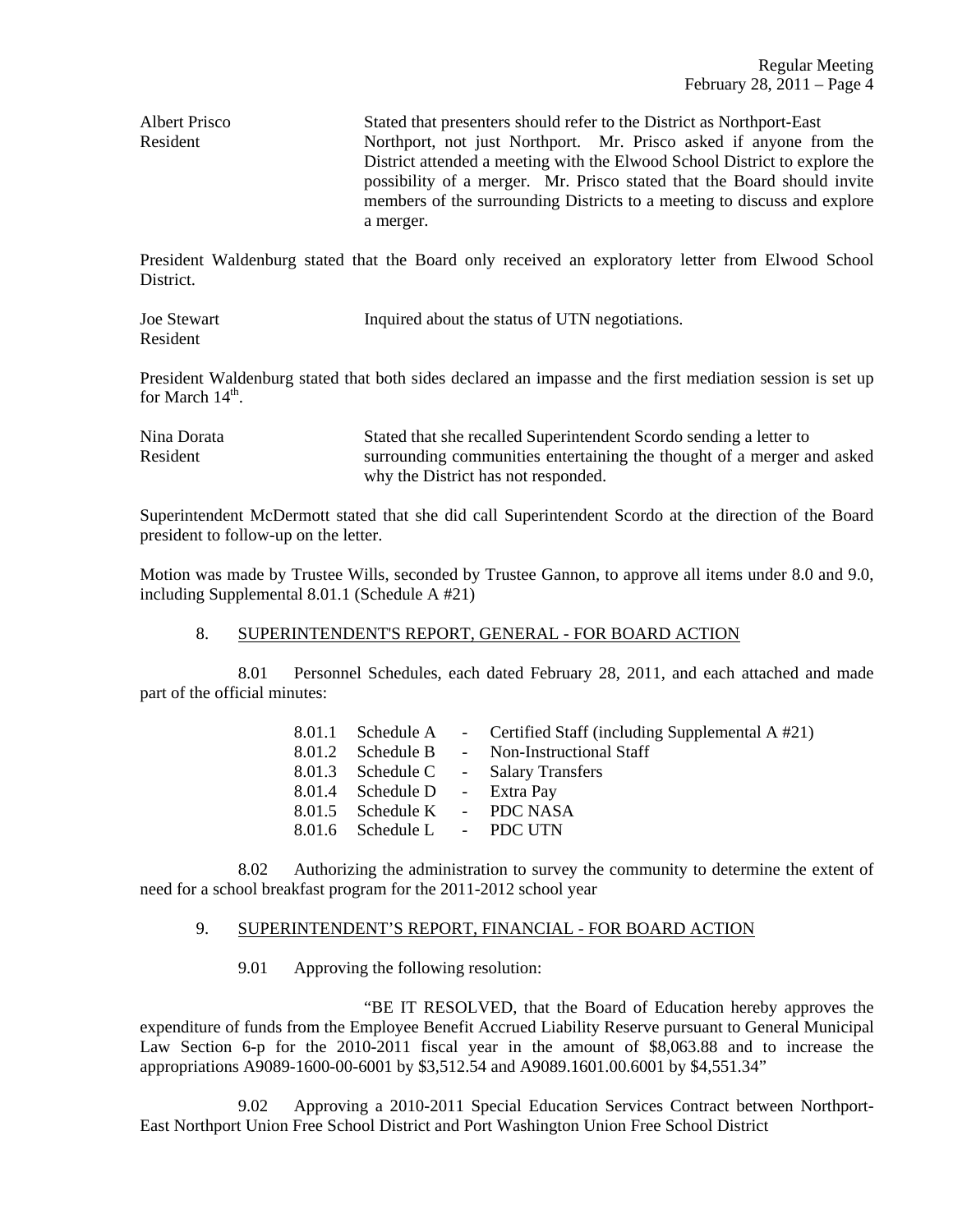9.03 Approving a 2010-2011 Special Education Services Contract between Northport-East Northport Union Free School District and Oyster Bay-East Norwich Central School District

 9.04 Approving an Owner Contractor Agreement between Northport-East Northport Union Free School District and Arrow Steel Window Corporation, Bid #110-110C, for partial window replacement at Ocean Avenue Elementary School and East Northport Middle School

9.05 Approving the Corrective Action Plan for the June 30, 2010 external audit

 9.06 Approving 2010-2011 estimated non-resident tuition charges and the 2009-2010 actual non-resident tuition charges, identifying the amounts that will be charged to other school districts for any of their students who are enrolled in our district

 9.07 Establishing the 2010-2011 health service charge for out-of-district students attending district non-public schools at \$676.55 per pupil and that the Superintendent be authorized to execute contracts with the school districts indicated in the attached memorandum in the amounts specified

9.08 Approving transfer of general fund appropriations in the 2010-2011 budget

Vote on Trustee Gannon's motion to approve all items under 8. and 9., including Supplemental 8.01.1 (Schedule A #21) was unanimously carried.

#### 10. SUPERINTENDENT'S REPORT - FOR INFORMATION ONLY

10.01 Monthly Revenue and Budget Status Report as of December 2010 and January

2011

10.02 Student Activity Account Reports for December 2010 and January 2011 from:

10.02.1 Northport High School

- 10.02.2 East Northport Middle School
- 10.02.3 Northport Middle School
- 10.03 Investment Report for December 2010 and January 2011
- 10.04 Collateral Schedule for December 2010 and January 2011
- 10.05 Bank Reconciliation Report for December 2010 and January 2011
- 10.06 School Lunch Profit and Loss Report for the Months Ending September 30, 2010, October 31, 2010, November 30, 2010 and December 31, 2010
- 11. UNFINISHED BUSINESS
- 12. NEW BUSINESS
- 13. ADJOURNMENT INTO PUBLIC WORK SESSION TO DISCUSS BOARD POLICIES

At 8:50 p.m., there being no further business to discuss, motion was made by Trustee Wills, seconded by Trustee Gannon, to adjourn the public meeting and convene into Public Work Session to Discuss Board Policies.

13.01 Policies reviewed: